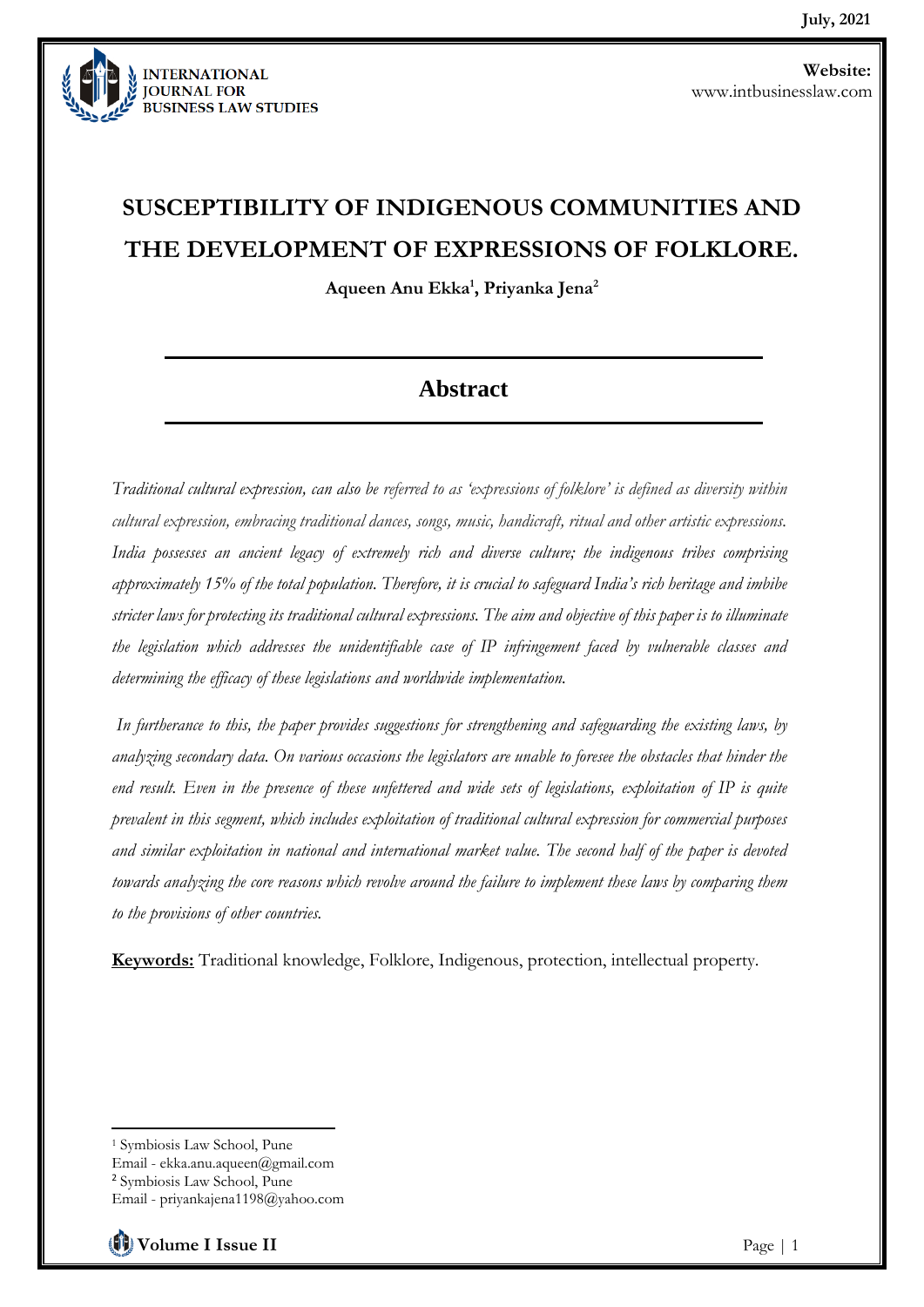

### **Literature Review**

- **1. 'The Concept of Folklore: An Overview of The Psychoanalytic Reading of Folklores' (2018) Vol-3 International Journal of English Literature and Social Sciences (IJELS)**- By Farhain Khan- This article discusses about psychoanalytic readings and folklore and how it enables comprehending and reaching collective consciousness of the society.
- **2. Traditional Knowledge Digital Library-** India's initiative to safeguard Indian traditional medicinal knowledge & prohibit misappropriation of the same at International Patent Offices.
- **3. "National Experiences with The Protection of Expressions of Folklore/ Traditional Cultural Expressions"-** By P.V. Valsala G. Kutty- It discusses about the International and domestic experience in relation to Folklore.
- **4. "Intellectual Property and the Safeguarding of Traditional Cultures"**-By Molly Torsen and Jane Anderson- The research article discusses about digitalization and distribution of cultural expressions of various nations.
- **5. "Protection of Traditional Cultural Expressions in India"** By TC James and Deepika Yadav- The paper discusses about the issues and challenges associated with traditional cultural expressions in India.
- **6. The World Intellectual Property Organization, "Report on The Intergovernmental Committee on Intellectual Property and Genetic Resources, Traditional Knowledge and Folklore (IGC)"-** The official document demarcates work program and agendas of IGC on Traditional Knowledge and Folklore for the year 2020-2021.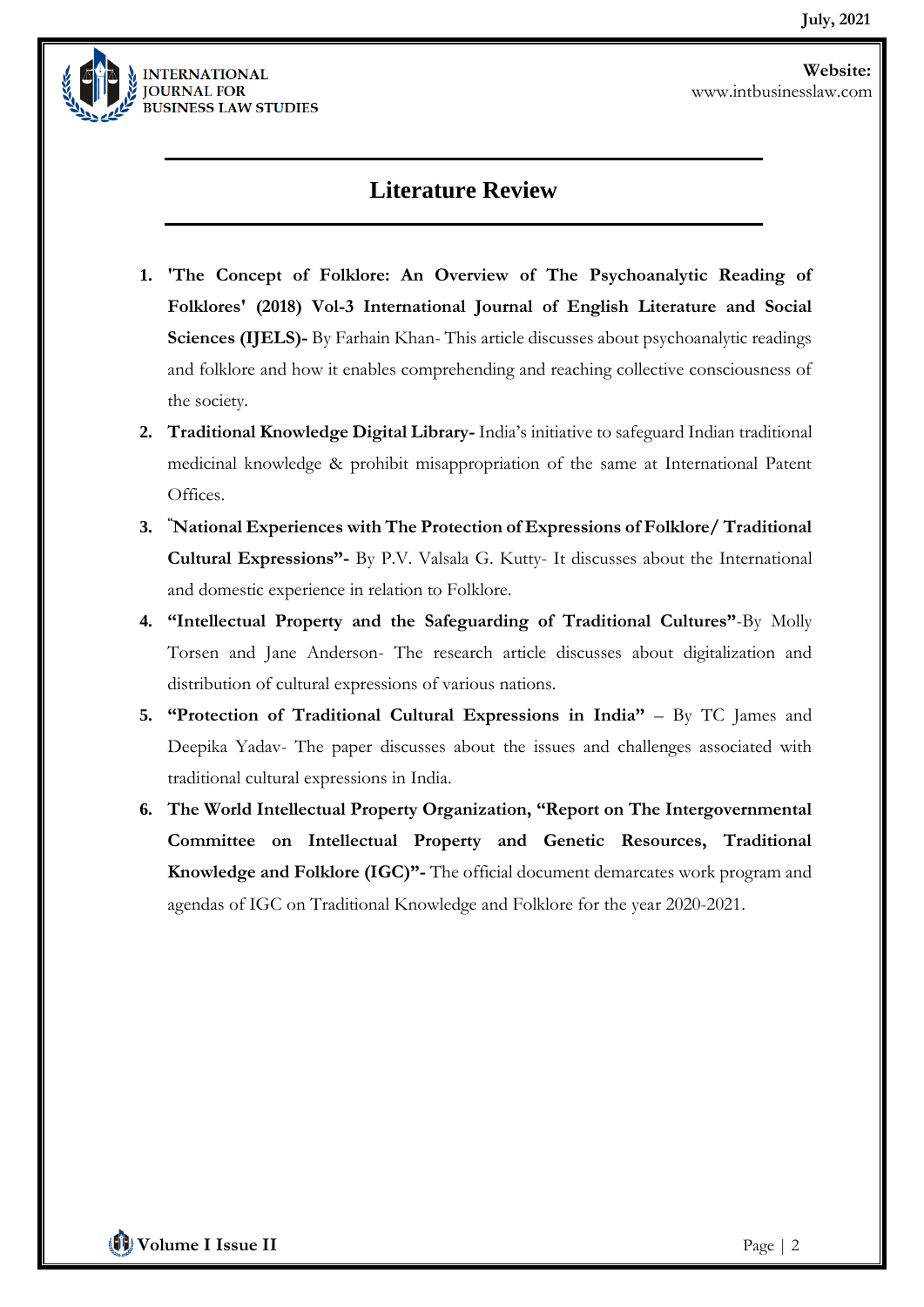

## **Introduction**

The concept of 'Folklore' transpired in Europe in the middle of the nineteenth century. Initially, it signified primitive tribal customs and ancient festivals, myths, legends and fables, classic tales and proverbs which were commonly used. The chronicle of the same, rarely proved to be authentic and practical. The primary embodiment of expression of folklore takes us back to the dawn of human diversification and hence comprises elementary forms of verbal as well as visual symbols.<sup>3</sup>

The field of folklore or folklife constitutes, firstly and primarily of oral literature also known as verbal art or expressive literature. This stands for those oral literature either spoken or sung or voiced forms of traditional utterances showing a repetitive pattern.<sup>4</sup> The Grimm brothers started publishing different volumes of oral folk narratives and formulating it in German mythology.<sup>5</sup> This concept of Folklore was initially referred to as 'Popular antiquity' and was given the term "Folklore" in 1846 by William John Thomas and has ever since been regarded as a whole new area of research and learning. <sup>6</sup>

India is a diverse nation, induced with rich traditional cultural heritage and knowledge which can be traced back thousands of years ago. Traditional knowledge (TK) was considered as a fusion of different customs and knowledge, which has evolved overtime and has been passed on from generations to generations within a particular community or tribe, thereby constituting a significant part in establishing cultural and spiritual recognition.<sup>7</sup>

**Volume I Issue II** Page | 3

<sup>3</sup> Dan Ben Amos, 'The Idea of Folklore: An Essay' [1983] Scholar Commons, [https://repository.upenn.edu/cgi/viewcontent.cgi?article=1130&context=nelc\\_papers,](https://repository.upenn.edu/cgi/viewcontent.cgi?article=1130&context=nelc_papers) accessed 30 May 2021. 4 Farhain Khan, 'The Concept of Folklore: An Overview of The Psychoanalytic Reading of Folklores' (2018) Vol-3 International Journal of English Literature and Social Sciences (IJELS), [https://dx.doi.org/10.22161/ijels.3.6.21,](https://dx.doi.org/10.22161/ijels.3.6.21) accessed 30 May 2021.

<sup>5</sup> N. J. Girardot, 'Initiation and Meaning in The Tale of Snow White and The Seven Dwarfs' [1977] The Journal of American Folklore[, http://www.jstor.org/stable/539520,](http://www.jstor.org/stable/539520) accessed 29 May 2021.

<sup>6</sup> Anurag Dwivedi and Monika Saroha, 'Copyright Laws as A Means of Extending Protection to Expressions of Folklore' (2005) Vol 10 Journal of Intellectual property rights, [http://docs.manupatra.in/newsline/articles/Upload/50DF5D41-4A20-40CA-9B69-A7D5E04FF85B,](http://docs.manupatra.in/newsline/articles/Upload/50DF5D41-4A20-40CA-9B69-A7D5E04FF85B) accessed 28 May 2021.

<sup>7</sup> Saba,'Protecting Traditional Knowledge – The India Story till Date', The SCC Online Blog, [https://www.scconline.com/blog/post/2018/04/23/protecting-traditional-knowledge-the-india-story-till-date/,](https://www.scconline.com/blog/post/2018/04/23/protecting-traditional-knowledge-the-india-story-till-date/) accessed 28 May 2021.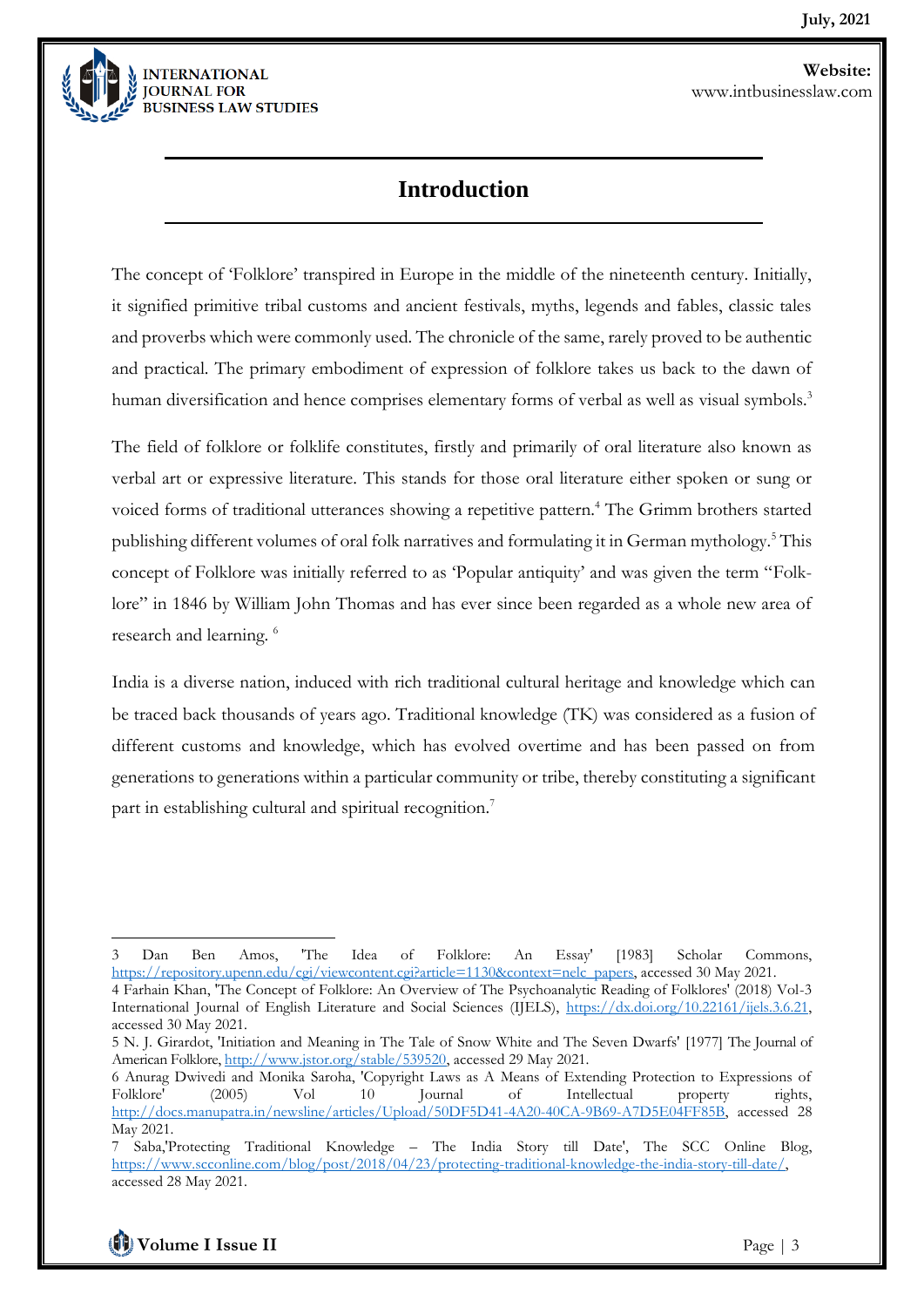

One of the striking examples of folklore is the famous mythological folklore of Ramayana, which was prevalent in the Indian culture and within the religious sensibilities of the people.<sup>8</sup> Ayurveda, which fosters healthy living through therapeutic uses of medicinal plants, embodies and acknowledges the existence of 'traditional knowledge' in the Chakra Samhita and Sushruta Samhita.<sup>9</sup> India now has a forum containing a unique digital library, known as the Traditional Knowledge Digital Library (TKDL) in order to safeguard ancient and traditional knowledge of the country from getting exploited. <sup>10</sup>

The form folklore has not been inscribed in any national or international legal document, but the term 'expressions of folklore' has been defined in the Model Provisions prepared by WIPO and UNESCO, so as to frame relevant legislations as required for that area. According to the definition- "Expressions of folklore mean productions consisting of characteristic elements of the traditional artistic heritage developed and maintained by a community of (name of the country) or by individuals reflecting the traditional artistic expectations of such a community, in particular:

- (i) Verbal expressions, such as folk tales, folk poetry and riddles;
- (ii) Musical expressions, such as folk songs and instrumental music;
- (iii) Expressions by action, such as folk dances, plays and artistic forms of rituals whether or not reduced to a material form; and
- (iv) Tangible expressions such as, productions of folk art, in particular, drawings, paintings, carvings, sculptures, pottery, terracotta, mosaic, woodwork, metalwork, jewelry, basket weaving, needlework, textiles, carpets, costumes; musical instruments; architectural  $f$ orms<sup>"11</sup>

<sup>8</sup> Farhain Khan, 'The Concept of Folklore: An Overview of The Psychoanalytic Reading of Folklores' (2018) Vol-3 International Journal of English Literature and Social Sciences (IJELS), [https://dx.doi.org/10.22161/ijels.3.6.21,](https://dx.doi.org/10.22161/ijels.3.6.21) accessed 30 May 2021.

<sup>9</sup> Shruti Khanduri, Srikanth Narayanam and Padhi Madan, 'Ayurveda And Traditional Knowledge: Scope Of Innovation and And Research', and Research',

[https://www.researchgate.net/publication/275211350\\_Ayurveda\\_and\\_traditional\\_knowledge\\_Scope\\_of\\_Innovatio](https://www.researchgate.net/publication/275211350_Ayurveda_and_traditional_knowledge_Scope_of_Innovation_and_Research) [n\\_and\\_Research](https://www.researchgate.net/publication/275211350_Ayurveda_and_traditional_knowledge_Scope_of_Innovation_and_Research) , accessed 23 May 2021.

<sup>10</sup> Traditional knowledge Digital Library, [http://www.tkdl.res.in/,](http://www.tkdl.res.in/) accessed on 28 May 2021.

<sup>11</sup> Farhain Khan, 'The Concept of Folklore: An Overview of The Psychoanalytic Reading of Folklores' (2018) Vol-3 International Journal of English Literature and Social Sciences (IJELS)<https://dx.doi.org/10.22161/ijels.3.6.21> , accessed 30 May 2021.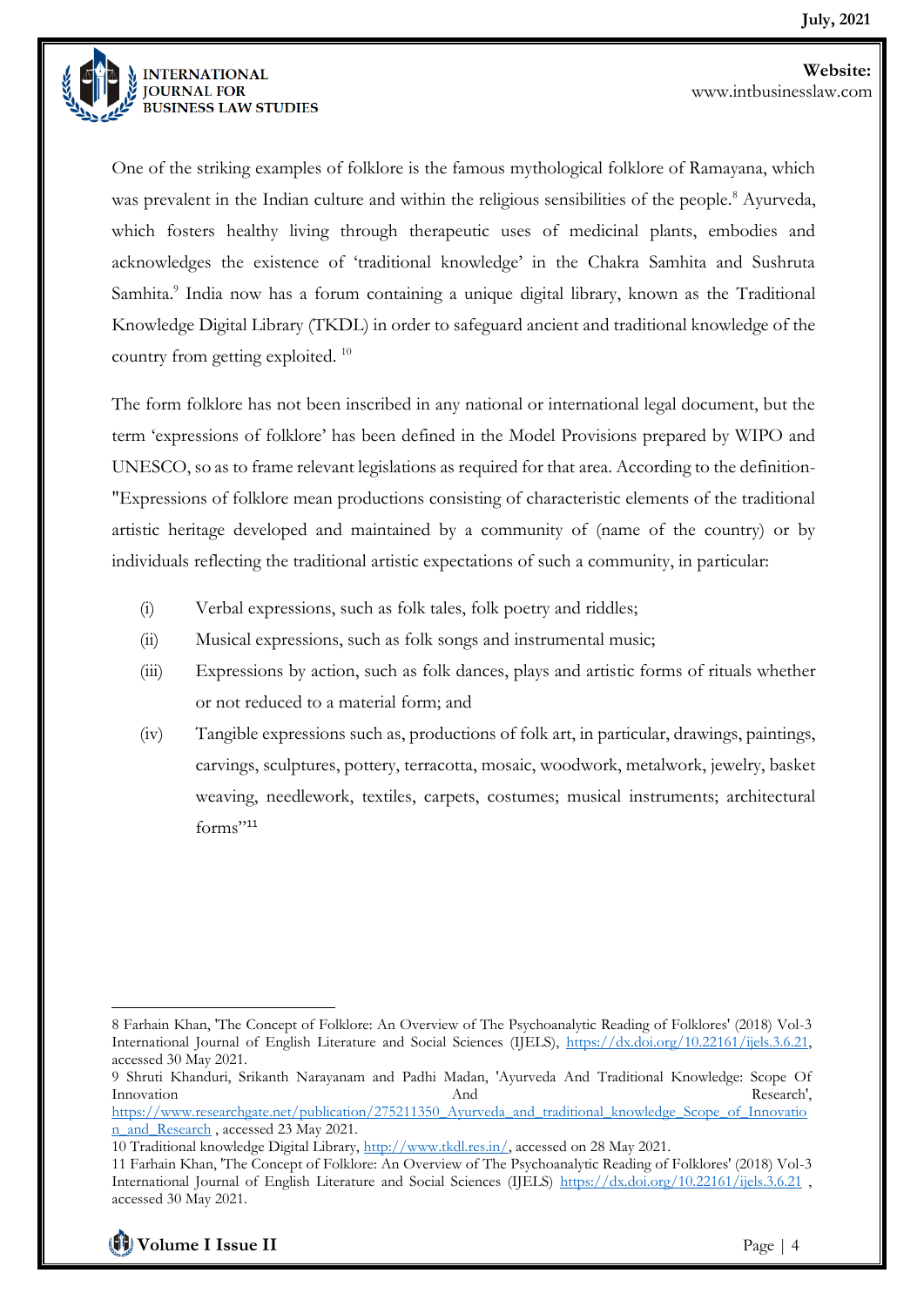

## **Research Questions**

- (I) Whether or not commercialization of expression of folklore leads to illicit exploitation and its impact on cultural heritage?
- (II) Whether or not the existing folklore laws sabotage the rights of the vulnerable communities and necessary improvements?

## **Research Analysis I**

Folklore centers around traditions, expressive forms of human behavior which are conversed by interactions. It covers a wide range of -behaviors, rituals, folk-art material, culture to games, sayings, and songs and common 'lore' of various peoples bonded by ethnicity, age, gender, family, occupation, recreation, religion, and region.<sup>12</sup> The traditional folk culture was infused within the sacred and secular domains of a community. However, the spread of mass media communication, led to increasing and selective integration of folk- lore in television programmers, telephone and internet discourse.<sup>13</sup> There are various occasions and instances where traditional folklore has been exploited, a few of the examples are discussed to evaluate the significance of safeguarding the same. Reproduction of images of Indigenous performances by a commercial photographer, depicting the dance group dressed for ceremony with body painting and feathered headdresses, captured without the knowledge and consent of the Indigenous dancers from Cape York.<sup>14</sup> *Bulun Bulun* case, where t- shirts sold at a local market denoting Indigenous rock art from Eastern Arnhem Land<sup>15</sup>.

<sup>12</sup> Sharon R R. Sherman and Mikel J Koven, '*Folklore/Cinema: Popular Film as Vernacular Culture'*, (Utah State University Press, Logan 2007)

<sup>13</sup> Yogendra Singh, 'Modernization and Its Contradictions: Contemporary Social Changes in India.' [http://www.jstor.org/stable/41969438.](http://www.jstor.org/stable/41969438) accessed 29 May 2021.

<sup>14</sup> Terri Janke, 'Case Studies on Intellectual Property and Traditional Cultural Expressions' [https://www.wipo.int/edocs/pubdocs/en/tk/781/wipo\\_pub\\_781.pdf,](https://www.wipo.int/edocs/pubdocs/en/tk/781/wipo_pub_781.pdf) accessed 30 May 2021.

<sup>15</sup> Kuek Chee Ying, 'Protection of Expression of Folklore/ Traditional Cultural Expression: To What Extent is Convergent Law the Solution?', Iournal of Malaysian and Comparative Law Copyright Law the Solution?', Journal of Malaysian and Comparative Law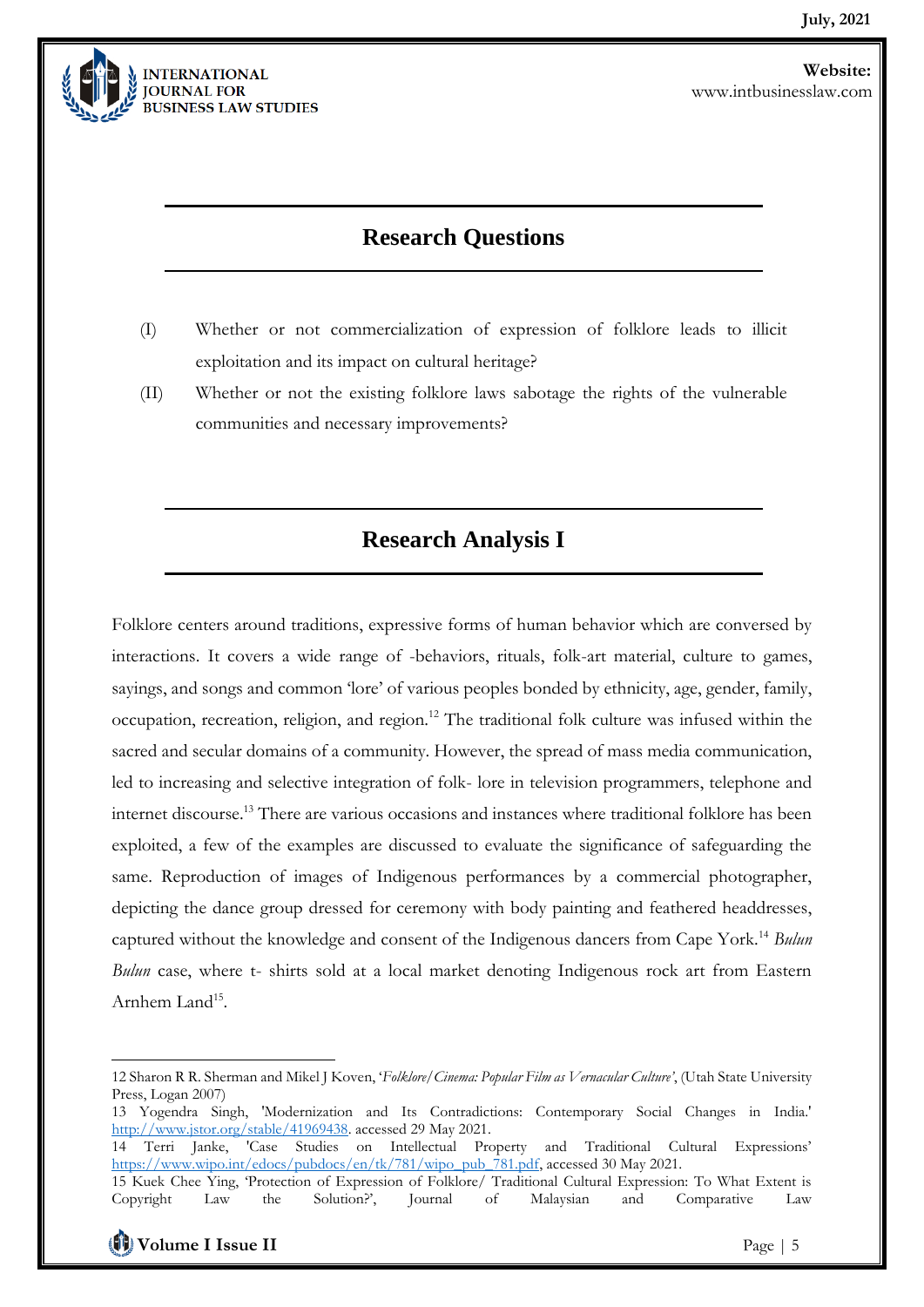

Reproduction of imported carpets which produced copyright works of Indigenous artists was found to be a clear infringement of each Indigenous artist's works<sup>16</sup>. Deep forest CD produced in 1992, which combined the digital samples of music from Ghana, the Solomon Islands and African 'pygmy' communities with 'techno-house' dance rhythms.<sup>17</sup>

Renaming and transforming traditional musical instruments into modern instruments and commercializing the same, used by non-traditional persons active in the world music community or the New Age movement, or for purposes of tourism (such as the steel pan of the Caribbean region and the didgeridoo of indigenous Australians) <sup>18</sup>

The post- independence era has witnessed a large-scale migration of peasants and farmers from states like Bihar, Uttar Pradesh, Madhya Pradesh, Rajasthan, Orissa, etc., to different cities of India.  $19$  Folklore has paved its way into Indian cinema through songs and dances. Bollywood songs such as 'Kesariya Balama', 'Sun mere bandhu re', 'lekin yara sili sili' are a few examples of songs which were influenced by folk tunes.<sup>20</sup>

In addition to this, certain Bollywood dances are heavily influenced by folk dance of India such as 'Ghoomar' in the movie Padmavati which is a folk dance of Bhil Tribe of Rajasthan, Folk dance of Kashmir which is 'Rouff' which can be seen in movie Mission Kashmir. Folk dance of Odisha which is Odissi can be seen in the movie Bhool Bhulaiya are some examples of folk dance shown in Indian Cinema.

16 Michael Blakeney, 'Milpurrurru and ors v Indofurn Pty Ltd and ORS – Protecting Expressions of Aboriginal Folklore under Copyright Law'(1995) 2 Murdoch University Electronic Journal of Law [http://www5.austlii.edu.au/au/journals/MurUEJL/1995/4.html,](http://www5.austlii.edu.au/au/journals/MurUEJL/1995/4.html) accessed 28 May 2021.

<sup>19</sup> Dogra Sapna, 'Folklore and commercialization' [2019] 11(ISSN 2349-1949) Chandigarh Government College Teacher Association, [https://www.iq.cgcta.co.in/rwe/documents/1a2ab\\_Article.pdf,](https://www.iq.cgcta.co.in/rwe/documents/1a2ab_Article.pdf) accessed 30 May 2021 <sup>20</sup> Isha Bhattacharya,'Folk and Pop Culture', [https://www.folklog.com/blog/folk-and-pop-culture-,](https://www.folklog.com/blog/folk-and-pop-culture-) accessed 17 July 2021



[https://www.academia.edu/14096589/Protection\\_of\\_Expressions\\_of\\_Folklore\\_Traditional\\_Cultural\\_Expressions](https://www.academia.edu/14096589/Protection_of_Expressions_of_Folklore_Traditional_Cultural_Expressions_To_What_Extent_is_Copyright_Law_the_Solution) [\\_To\\_What\\_Extent\\_is\\_Copyright\\_Law\\_the\\_Solution,](https://www.academia.edu/14096589/Protection_of_Expressions_of_Folklore_Traditional_Cultural_Expressions_To_What_Extent_is_Copyright_Law_the_Solution) accessed 28 May 2021.

<sup>17</sup> Farhain Khan, 'The Concept of Folklore: An Overview of The Psychoanalytic Reading of Folklores' (2018) Vol-3 International Journal of English Literature and Social Sciences (IJELS) <https://dx.doi.org/10.22161/ijels.3.6.21> ,accessed 30 May 2021. 18 Ibid.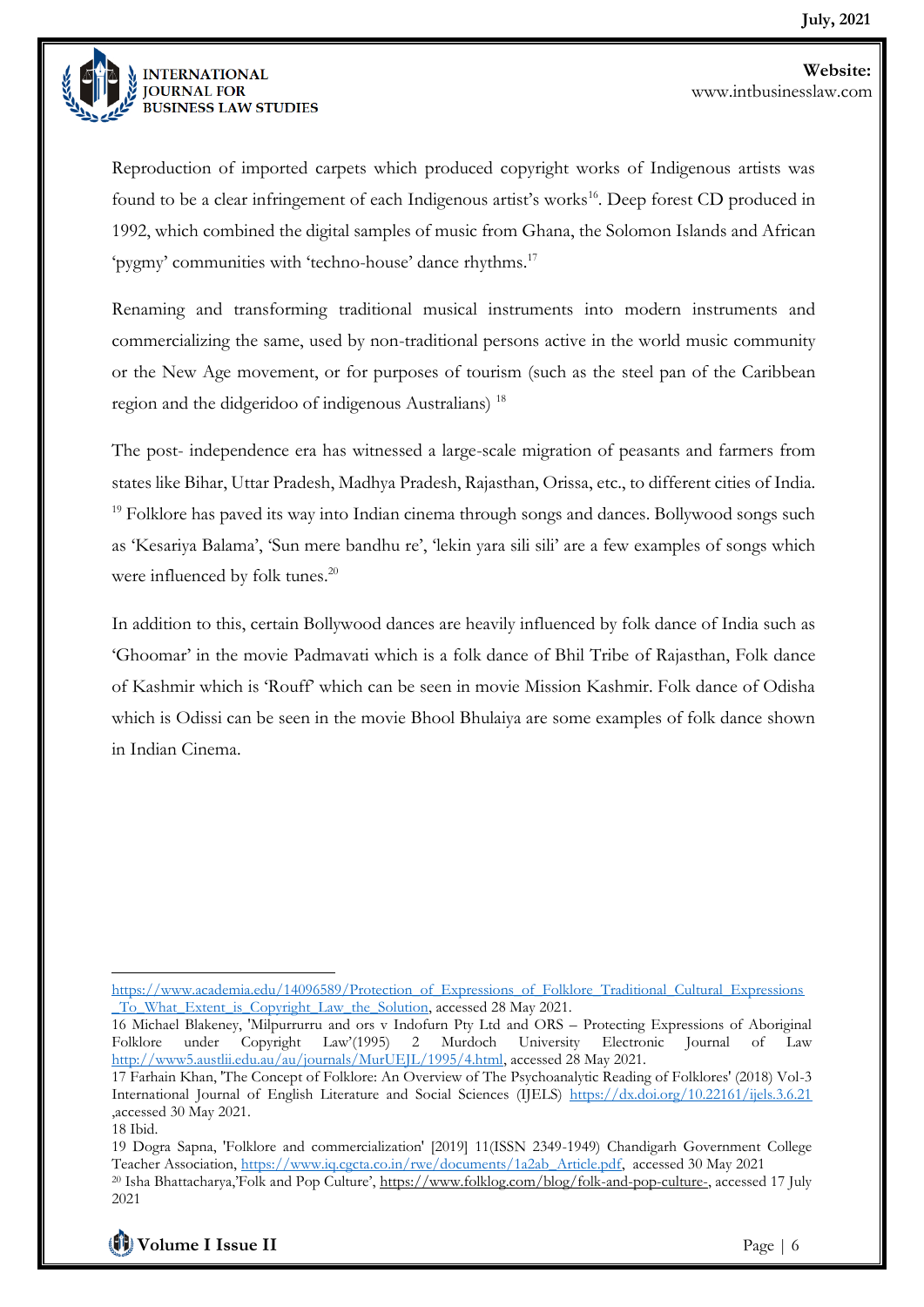

#### Case Study 1: **Badshah's "Genda Phool" Controversy (2020)**

**Facts:** Badshah (Popular Indian rapper and singer) released the song "Genda Phool" on March 26, 2020 and was accused of plagiarism. Badshah was thoroughly criticized for copying the verbatim lines-*'Boroloker bitilo, lomba lomba chul, Emon mathay bendhe debo lal genda phool'* (Daughter of a rich man/ long, long hair/ I shall adorn such hair with a red marigold) which is from a Bengali folk number 'Boro Loker Biti Lok.'<sup>21</sup>

'Boro Loker Biti Lok' was written by veteran artist Ratan Kahar in the 1970s and no credits were given to the original singer and lyricist. Later Badshah stated that the folk lyrics were not safeguarded from any copyright infringement and that it was not the first time that the lyrics are being used in any songs. Hence, he was not liable for any such copyright infringement for the Bengali folk song.

**Analysis:** No legal actions were taken against Badshah for sampling the verbatim lyrics. 85-yearold Kehar stated in one of the interviews that he neither had the money or power to fight such legal battles. However, on 'humanitarian backgrounds', Badshah acknowledged the lyricist and provided him with a financial aid Rs.5 lakhs and a promise to collaborate.<sup>22</sup>

In this case it is evident that due to the vulnerable state of the Bengali Folk Artist, no legal actions could be taken by him. Badshah's song "Genda Phool" topped the Global YouTube Music Video Charts and attracted various international listeners and artists over the globe as well. Yet, the compensation provided for the same was solely Rs 5,00,000 whereas the royalties gained by Badshah for the same song is much more. On the contrary, in the Bollywood movie "Dream Girl", a Marathi Folk song "Dhagala Lagli" that originally featured in "Bot Lavin Tithe Gudgulya" was used for promotional purpose, Delhi High Court ordered the removal of the promotional song from digital platforms, citing copyright violations.<sup>23</sup>

<sup>21</sup> SpicyIP, 'Badshah's Genda Phool Controversy – Cultural Appropriation, Cumulative Creativity and Copyright Law', [https://spicyip.com/2020/04/spicyip-fellowship-badshahs-genda-phool-controversy-cultural-appropriation](https://spicyip.com/2020/04/spicyip-fellowship-badshahs-genda-phool-controversy-cultural-appropriation-cumulative-creativity-and-copyright-law.html)[cumulative-creativity-and-copyright-law.html,](https://spicyip.com/2020/04/spicyip-fellowship-badshahs-genda-phool-controversy-cultural-appropriation-cumulative-creativity-and-copyright-law.html) accessed 17 July 2021.

<sup>22</sup> The Hindustan Times, 'Genda Phool Singer Payal Dev On Copyright Allegations: 'There Are No Rights To Folk Songs, They Don't Have Proof' (2020) [https://www.hindustantimes.com/music/genda-phool-singer-payal-dev-on](https://www.hindustantimes.com/music/genda-phool-singer-payal-dev-on-copyright-allegations-there-are-no-rights-to-folk-songs-they-don-t-have-proof/story-mXE97YWCIbhUGXJxs2RSoN.html)[copyright-allegations-there-are-no-rights-to-folk-songs-they-don-t-have-proof/story](https://www.hindustantimes.com/music/genda-phool-singer-payal-dev-on-copyright-allegations-there-are-no-rights-to-folk-songs-they-don-t-have-proof/story-mXE97YWCIbhUGXJxs2RSoN.html)[mXE97YWCIbhUGXJxs2RSoN.html,](https://www.hindustantimes.com/music/genda-phool-singer-payal-dev-on-copyright-allegations-there-are-no-rights-to-folk-songs-they-don-t-have-proof/story-mXE97YWCIbhUGXJxs2RSoN.html) accessed 29 May 2021.

<sup>23</sup> 'HC Restrain Balaji Motion Pictures, ALT Digital Media & Zee Entertainment From Using Sound Recording Of Marathi Movie In Film 'Dream Girl'' (LayersConnect), [http://lawyersconnect.info/hc-restrain-balaji-motion](http://lawyersconnect.info/hc-restrain-balaji-motion-pictures-alt-digital-media-zee-entertainment-from-using-sound-recording-of-marathi-movie-in-film-dream-girl/)[pictures-alt-digital-media-zee-entertainment-from-using-sound-recording-of-marathi-movie-in-film-dream-girl/,](http://lawyersconnect.info/hc-restrain-balaji-motion-pictures-alt-digital-media-zee-entertainment-from-using-sound-recording-of-marathi-movie-in-film-dream-girl/) accessed 29 May 2021.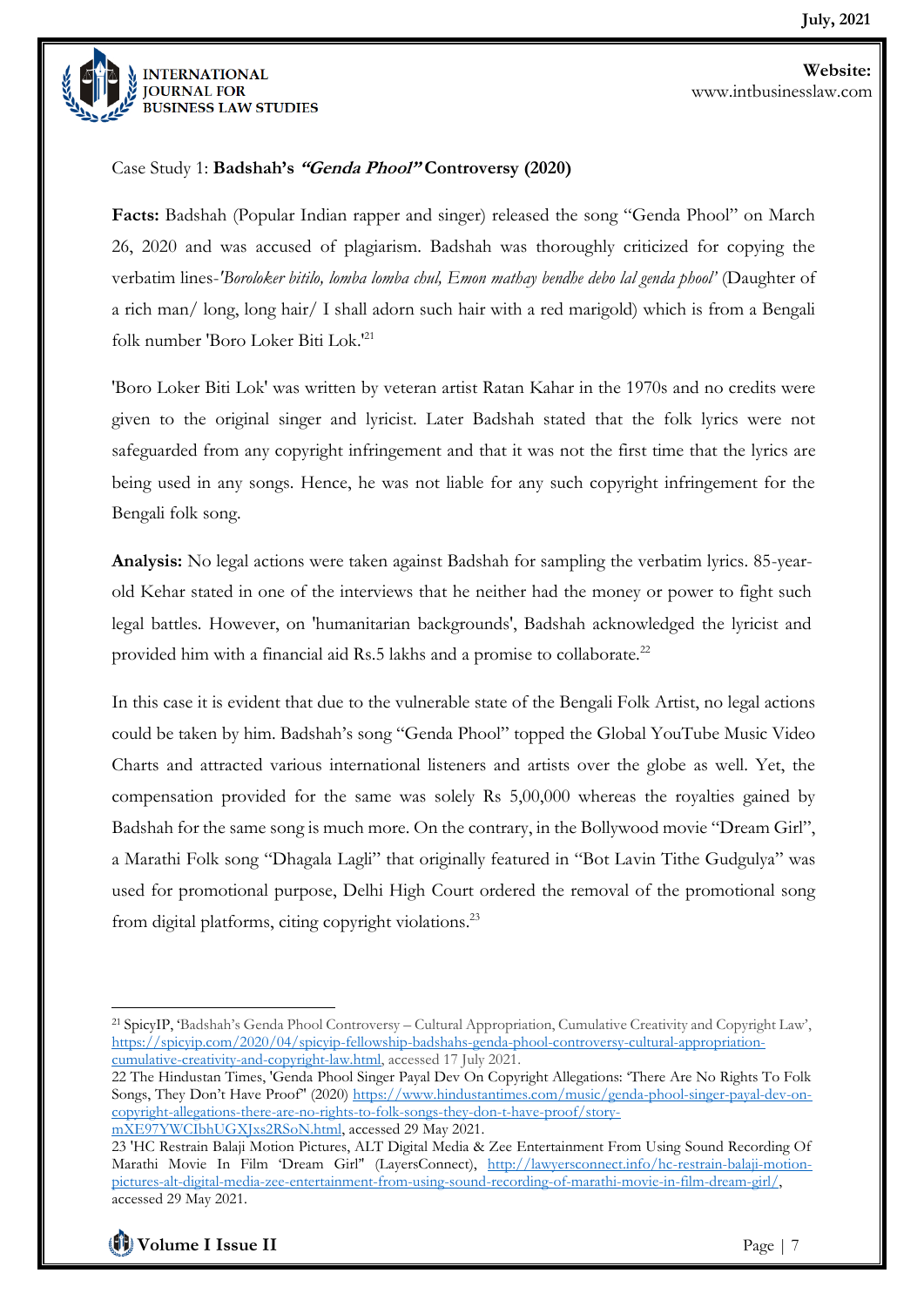

Case Study 2: **"Nimbooda Nimbooda"** song in the film 'Hum Dil De Chuke Sanam'

**Facts: '**Nimbooda Nimbooda' song, from the 1999 Hindi film 'Hum Dil De Chuke Sanam' is a Rajasthani Folk song of the Indigenous Community known as Manganiyar. Rupayan Sansthan, which is an institute in Jaipur, had accumulated all songs formulated by Rajasthani's singers and sued music directors of Hindi films on the grounds of copyright infringement. The song 'Nimbooda' was stolen from the original singer, who was later not permitted to sing his own song and was demanded royalty for the same by a Bombay composer.<sup>24</sup>

**Analysis:** The true composer for the song Nimbooda, Gazi Khan Manganiyar was not even permitted to sing his own composition and seeked license permission for recreating the version of the popular folk-music Nimbooda, which was well known folk song in the Manganiyar community. Hence, proves that the standard of protection of these folk compositions is very substantial in this country and often recognition is absent. There are various Traditional expressions which are yet to be ascertained by any governmental/ independent authority.

The conclusion reached through both these case studies is that these folk artists rarely have any legal backing or knowledge regarding the legal actions that could be taken, after the mass misappropriation takes place. Huge Bollywood production houses and large music recording companies often try to exploit these inherited rights and provide no recognition to these artists. In few cases where due recognition is given on moral and ethical grounds, compensation of the same has not been given to the source communities/indigenous communities due to the absence of a legal framework on Intellectual property in India relating to the subject in hand.

<sup>24</sup> Amlam Chakraborty, 'Missing legal protection for Cultural Expressions in India? : A brief write-up on issues concerning them at contemporary times', accessed 17 July 2021.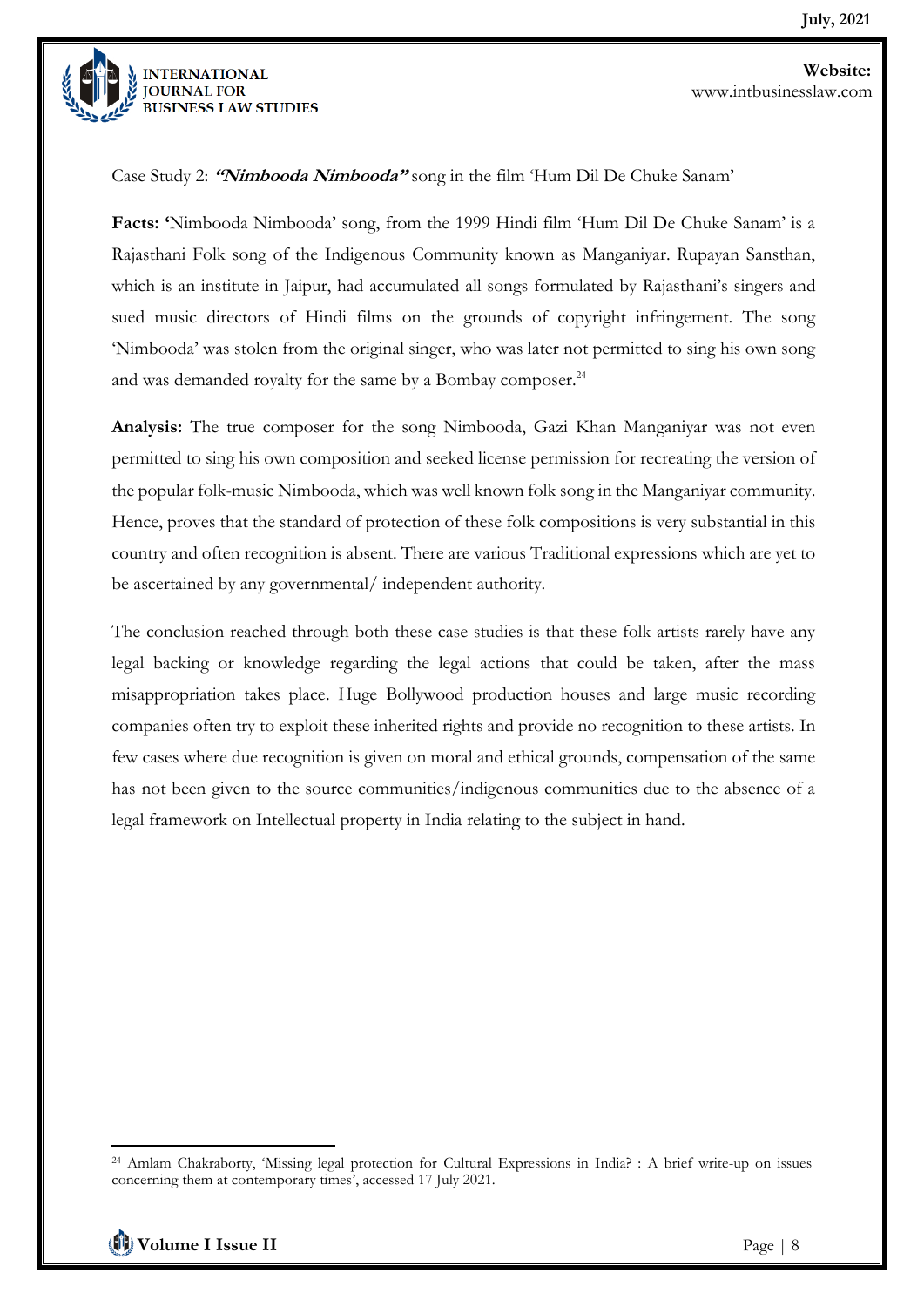

## **Research Analysis II**

Traditional cultural expression (TCE) such as ancient music, art and other traditions are not only alluring, but also readily accessible to the ones who can exploit it for commercial use, which can threaten the rights of the Indigenous community. The primary concern of indigenous community regarding protection of indigenous folklore and knowledge, is continuing unsettled matters; and this issue has been intensified through rapid globalization and international trade.

Globalization has made it easier to plagiarize, copy or use TCE and traditional knowledge illicitly as we have observed in the case study of "Genda Phool" which is originally a folk song of Bengal and he was accused of not giving credit to the origin creator of the song. Often these exploitations are ignored, waived off or forgotten, the consequence of commercialization of rich heritage of indigenous folk artists is regarded as culturally inappropriate and unjustifiable.

There are many examples of such cases where the indigenous folklore is used for the purpose of trade without availing prior permission or acknowledgment. <sup>25</sup> In this next segment we analyze the existing law dealing with Traditional Cultural expression to discover the loopholes within these legal structures and provide solutions for the same.

<sup>25</sup> 'Intellectual Property and Genetic Resources, Traditional Knowledge and Traditional Cultural Expressions', [https://www.wipo.int/edocs/pubdocs/en/wipo\\_pub\\_933\\_2020.pdf,](https://www.wipo.int/edocs/pubdocs/en/wipo_pub_933_2020.pdf) accessed 29 May 2021.

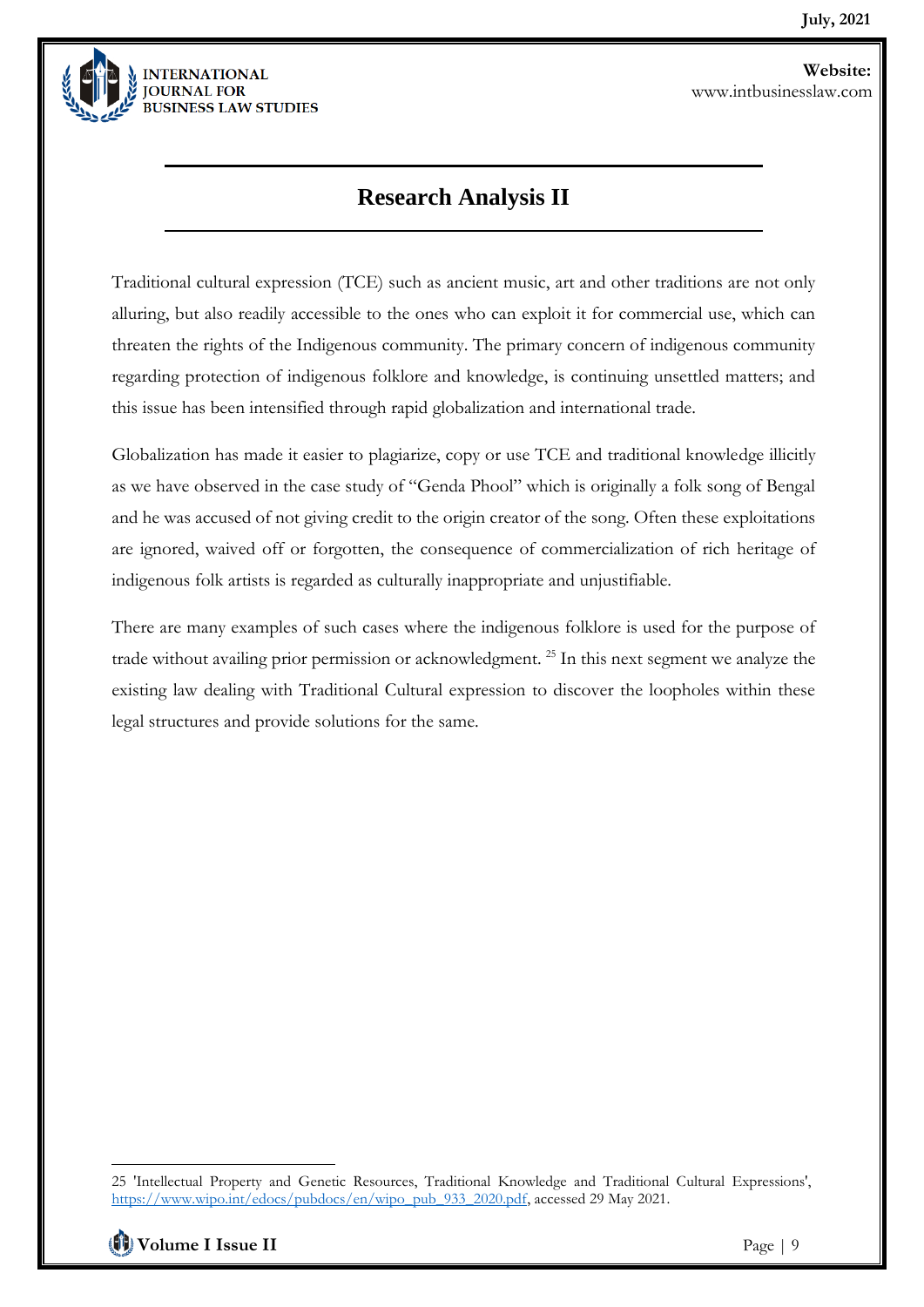

## **India: Existing Legal Provision on Traditional Cultural Expression**

#### (i) Constitutional Provisions

The basic law of the land, Constitution of India has not directly addressed the issue of protection of Traditional cultural expression, but it has mentioned it under Article 29 of the Constitution which guarantees certain right to the minorities<sup>26</sup>. Another general provision formulated in order to protect folklore is, Article 51A (f) which states that "to value and preserve the rich heritage of our composite culture" as the fundamental duty of every citizen of India, but no action has been taken in respect to it.

#### (ii) Legislations in Intellectual Property Rights.

#### 1. The Copyright Act, 1957:

Cultural tradition is protected under the umbrella of copyrights, however traditional cultural "Expression" as a whole is not safeguarded by copyrights. The Copyright Act, fails to protect the interest of the community that gave rise to the contemporary interpretation of the cultural expression, and most importantly the protection is limited to the reproduction of the work, performances and does not include works which are inspired or influenced by it.

In addition to this, copyright is subjected to statutory exceptions for educational purposes, museums and archives which make traditional cultural expression at very high risk of exploitation. As the 'traditional cultural expression' ultimately falls within the ambit of public domain, Copyright laws fail to safeguard the traditional ancestral secret or sacred knowledge which poses a major threat of misuse and profiteering. The Act has been amended numerous times, but it does not precisely mention about the protection of traditional cultural expressions (TCE). It may be functional in safeguarding the present day works, but not pre-existing works of traditional cultural expressions, which are in public domain and can be misused by anyone.

<sup>26</sup> P.V. Valsala G. Kutty, 'National Experiences with The Protection of Expressions of Folklore/ Traditional Cultural Expressions' [https://www.wipo.int/edocs/pubdocs/en/tk/912/wipo\\_pub\\_912.pdf,](https://www.wipo.int/edocs/pubdocs/en/tk/912/wipo_pub_912.pdf) accessed 29 May 2021.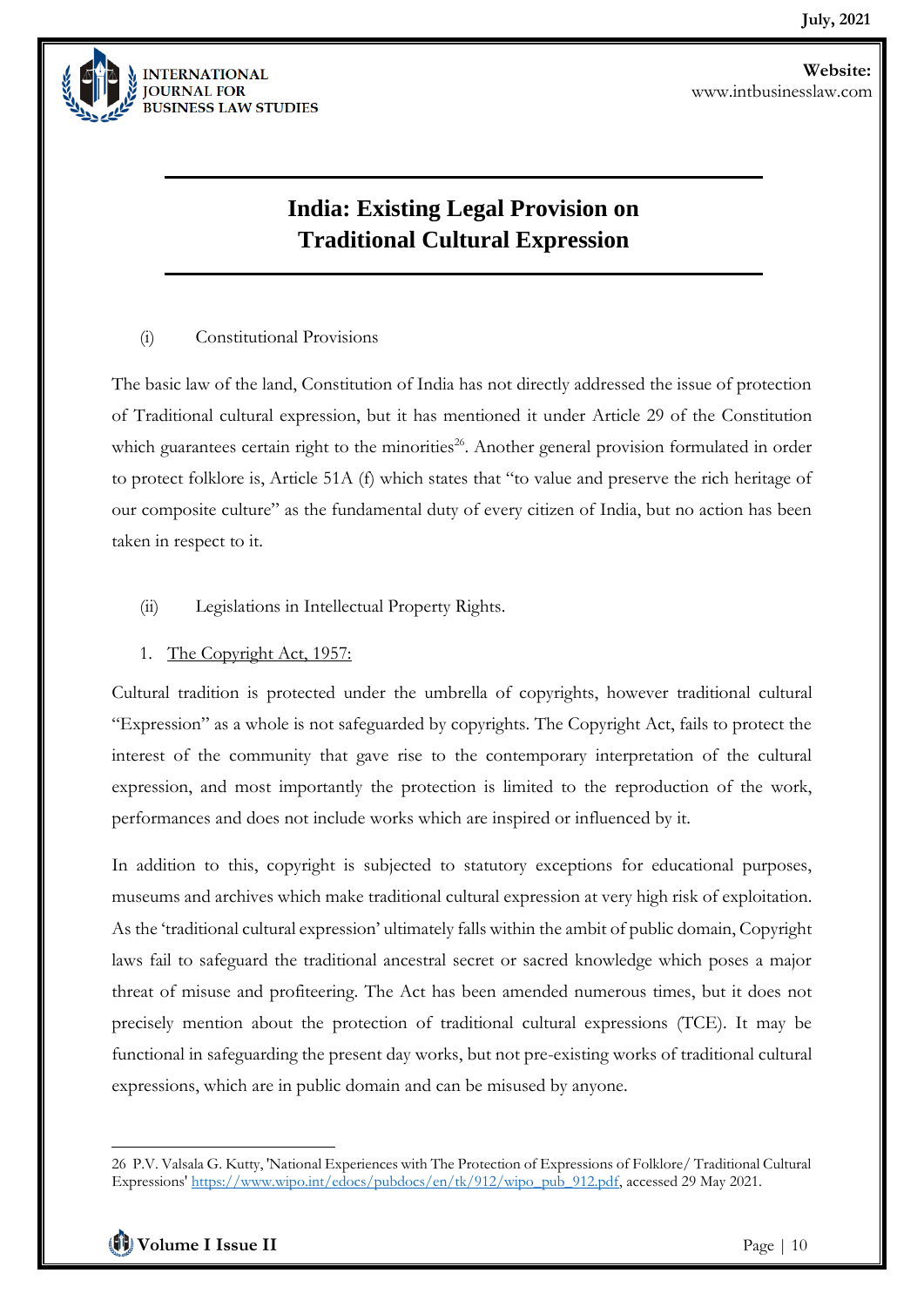

The Copyright Act emphasizes and focuses on 'authorship' which is not present in work relating to TCE, as TCEs are often only manifested, practiced, passed on and preserved in oral form.<sup>27</sup> One of the significant loopholes within this Statute which was of major concern is that the Act provides protection for limited life span which is contradictory to the very essence of existence of Traditional cultural expressions. Protection of indigenous folklore therefore requires consideration of the concept of community ownership of works and management of rights associated with those works in accordance with the customs of the particular indigenous culture.<sup>28</sup>

#### 2. Geographical Indications of Goods (Registration and Protection) Act in 1999:

GI (Geographical Indications) is a community right, which enables the traditional community to safeguard certain rights associated with their goods, indicating its origin linked to their territory or region. The Act extends- goods, handicraft, handlooms, certified fruits, delicacies etc. For examples- Chanderi Saree, Orissa ikat or Nirmal Paintings<sup>29</sup> which represents cultural expressions of the communities. The Act although revolves around safeguarding and certifying from unfair trade practices, but does prioritize the unauthorized use or economic interest of the owner of the TCEs.

#### 3. Trade Mark Act, 1999:

The Act aids in distinguishing goods and services of one person from another and helps in identifying its source. Under Section 61 of the Act, "Collective marks" can be used to 'distinguish the goods or service of one person from those of others', similarly it can be used to create a brand image for traditional goods and services such as paintings, handlooms, weaves, etc. <sup>30</sup> "Certification Marks" such as India Organic or ISI Mark can be used to protect traditional goods, which have cultural significance.<sup>31</sup>

<sup>27</sup> Molly Torsen and Jane Anderson, 'Intellectual Property and the Safeguarding of Traditional Cultures' [2010] (978- 92-805-2016-3) The World Intellectual Property Organization, [https://www.wipo.int/edocs/pubdocs/en/tk/1023/wipo\\_pub\\_1023.pdf,](https://www.wipo.int/edocs/pubdocs/en/tk/1023/wipo_pub_1023.pdf) accessed 29 May 2021. 28 Id.

<sup>29</sup> 'Geographical Indication and How to Protect It' [https://www.ilms.academy/blog/geographical-indication-and](https://www.ilms.academy/blog/geographical-indication-and-how-to-protect-it#:~:text=A%20geographical%20indication%20%28GI%29%20is%20a%20name%20or,is%20a%20community%20right%20not%20a%20private%20right)[how-to-protect-](https://www.ilms.academy/blog/geographical-indication-and-how-to-protect-it#:~:text=A%20geographical%20indication%20%28GI%29%20is%20a%20name%20or,is%20a%20community%20right%20not%20a%20private%20right)

[it#:~:text=A%20geographical%20indication%20%28GI%29%20is%20a%20name%20or,is%20a%20community%](https://www.ilms.academy/blog/geographical-indication-and-how-to-protect-it#:~:text=A%20geographical%20indication%20%28GI%29%20is%20a%20name%20or,is%20a%20community%20right%20not%20a%20private%20right) [20right%20not%20a%20private%20right](https://www.ilms.academy/blog/geographical-indication-and-how-to-protect-it#:~:text=A%20geographical%20indication%20%28GI%29%20is%20a%20name%20or,is%20a%20community%20right%20not%20a%20private%20right) , accessed 28 May 2021.

<sup>30</sup> Ruth Clifford, 'Design and Business Education for Handloom Weavers in India: Innovation, Tradition and Entrepreneurship' [2020] Global Inch Journal [https://globalinch.org/article/design-and-business-education-for](https://globalinch.org/article/design-and-business-education-for-handloom-weavers-in-india/)[handloom-weavers-in-india/,](https://globalinch.org/article/design-and-business-education-for-handloom-weavers-in-india/) accessed 29 May 2021.

<sup>31</sup> TC James and Deepika Yadav, 'Protection of Traditional Cultural Expressions in India' [2019] http://ris.org.in/fitm/sites/default/files/Scooping%20Paper%20No%203.pdf, accessed 29 May 2021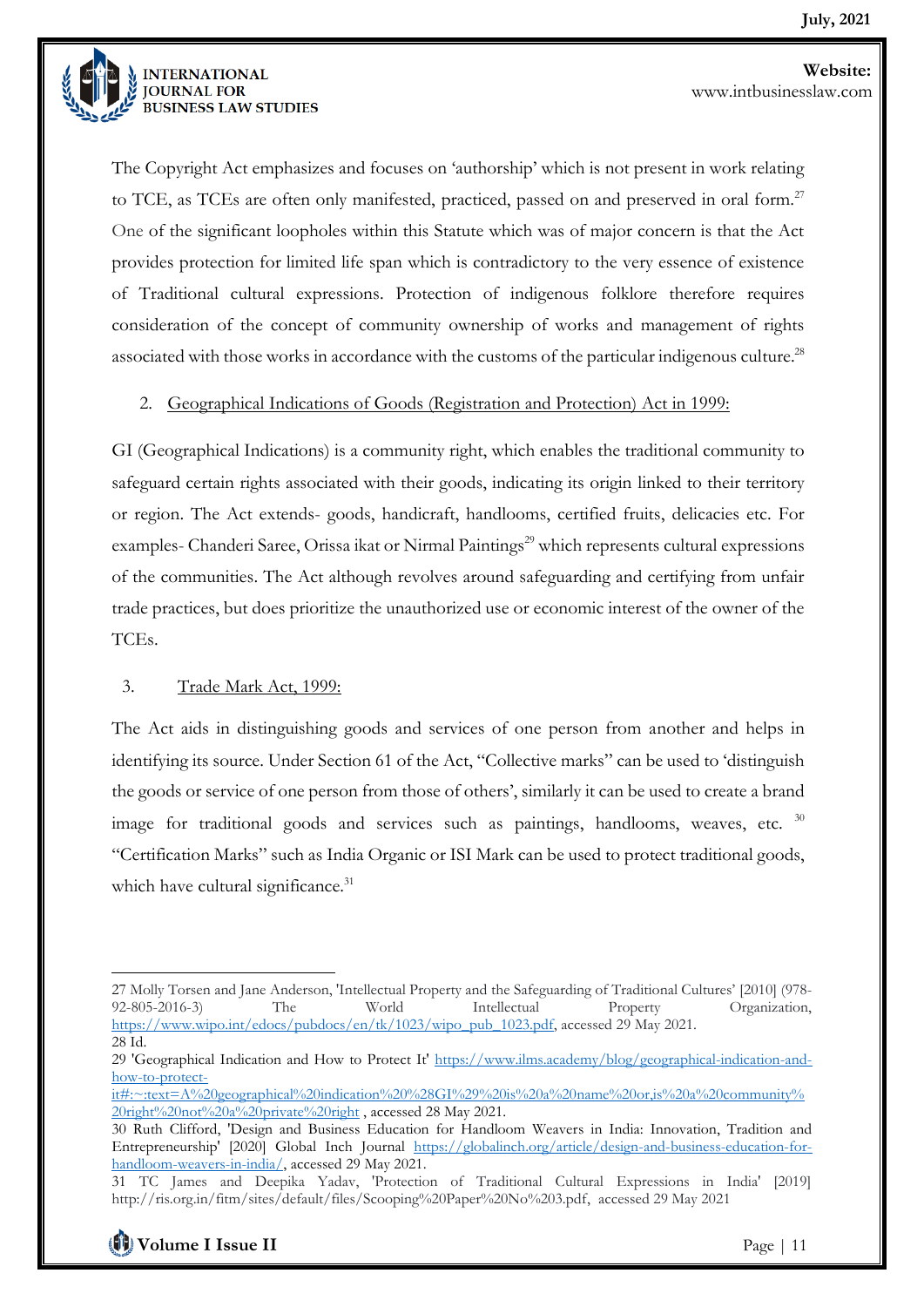

#### (iii) Institutional Framework

Many efforts were made to digitize and create online libraries for preserving the folklore and promoting it to the general public; these were readily accessible to masses, so that they are well informed and educated about the traditional cultural expression of India. Various contributions are made towards preservation of traditional cultural expression by NGOs, civil societies and state governments. Such as The Indian National Trust for Art and cultural heritage (INTACH)<sup>32</sup>, The National Folklore Support Centre (NFSC)<sup>33</sup>, The Archives and Research Centre for Ethnomusicology at American Institute for Indian Studies in India (AIISI).

A major initiative of the government in protecting TCEs has been the establishment of the *Indira Gandhi National Centre for Arts (IGNCA),* which aims to serve as a major resource center for arts, especially written, oral and visual source material. <sup>34</sup> *National Mission for Manuscript*, is another initiative taken by the government to preserve and digitalize the manuscript of India.<sup>35</sup> It must also be taken into consideration that digitalization has also given scope for duplication and transmission of copies of various forms of TCEs, thus creating an environment where it is easy to exploit cultural heritage of the indigenous people with or without their approval,  $36$  so the issue needs to be examined and necessary steps or policy needs to be taken in respect to the same.

<sup>32</sup> Indian National Trust for Art and Cultural Heritage, http://www.intach.org/about.php, accessed 28 May 2021. 33 World Intellectual Property Organization, 'Intergovernmental Committee on Intellectual Property and Genetic Resources, Traditional Knowledge and Folklore' (2002) [https://www.bing.com/search?q=Chaudhuri%2C+S.%2C+The+Experience+of+Asia%2C+WIPO-](https://www.bing.com/search?q=Chaudhuri%2C+S.%2C+The+Experience+of+Asia%2C+WIPO-UNESCO+World+Forum+on+the+Protection+of+Folklore%2C+2002.&cvid=dfe02ebde23642b882f130e59e95169b&aqs=edge.0.69i59.760j0j1&pglt=41&FORM=ANNTA1&PC=LCTS)[UNESCO+World+Forum+on+the+Protection+of+Folklore%2C+2002.&cvid=dfe02ebde23642b882f130e59e951](https://www.bing.com/search?q=Chaudhuri%2C+S.%2C+The+Experience+of+Asia%2C+WIPO-UNESCO+World+Forum+on+the+Protection+of+Folklore%2C+2002.&cvid=dfe02ebde23642b882f130e59e95169b&aqs=edge.0.69i59.760j0j1&pglt=41&FORM=ANNTA1&PC=LCTS)

[<sup>69</sup>b&aqs=edge.0.69i59.760j0j1&pglt=41&FORM=ANNTA1&PC=LCTS](https://www.bing.com/search?q=Chaudhuri%2C+S.%2C+The+Experience+of+Asia%2C+WIPO-UNESCO+World+Forum+on+the+Protection+of+Folklore%2C+2002.&cvid=dfe02ebde23642b882f130e59e95169b&aqs=edge.0.69i59.760j0j1&pglt=41&FORM=ANNTA1&PC=LCTS) accessed 28 May 2021. 34 Indira Gandhi National Centre for The Arts,<http://ignca.gov.in/about-ignca/aims-objectives/> accessed 27 May 2021.

<sup>35</sup> National mission for manuscript,<https://namami.gov.in/our-programmes> accessed 27 May 2021. 36 TC James and Deepika Yadav, 'Protection of Traditional Cultural Expressions in India' [2019] <http://ris.org.in/fitm/sites/default/files/Scooping%20Paper%20No%203.pdf> accessed 29 May 2021.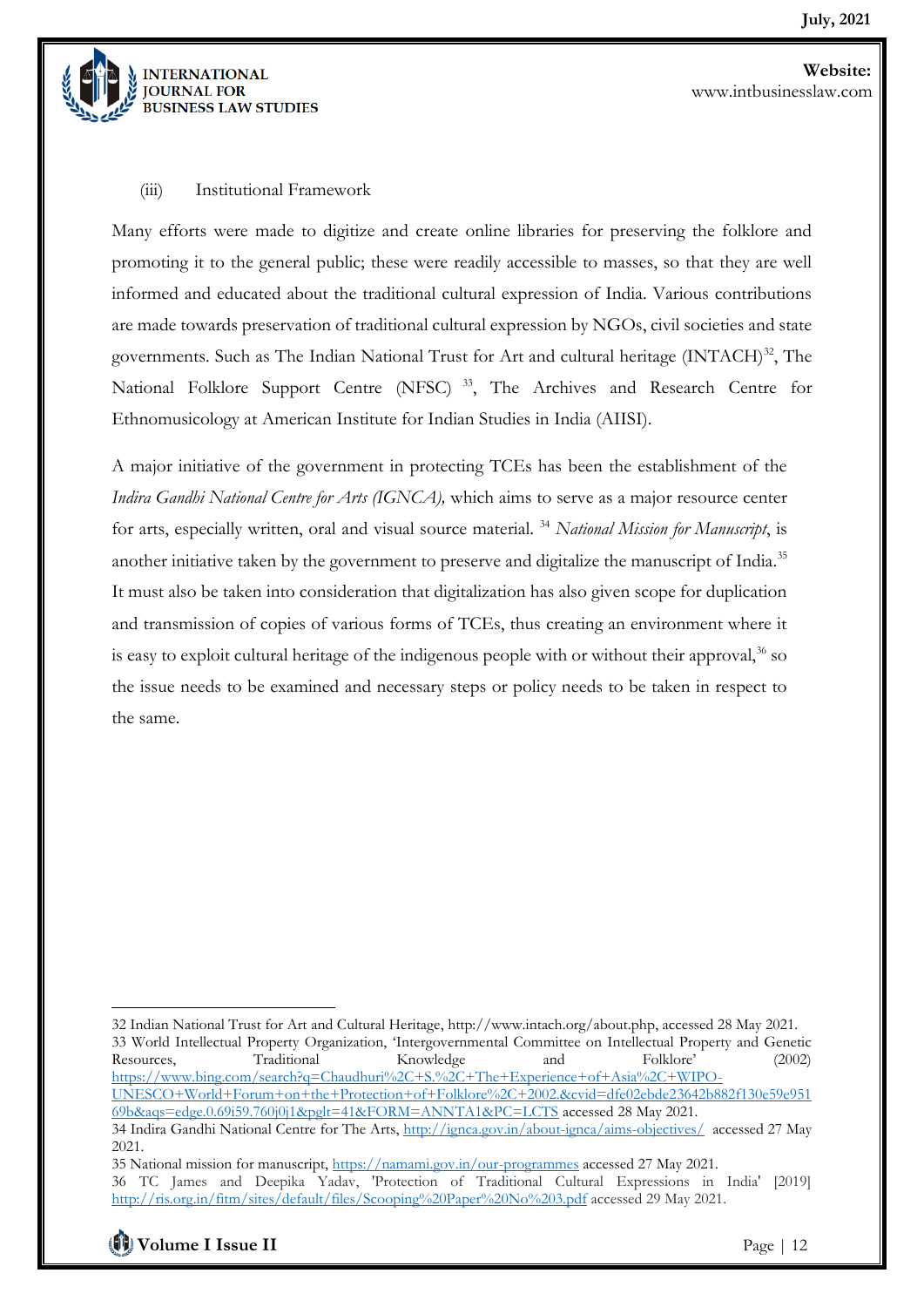

- (iv) International treaties
- 1. Berne Convention

The first notable attempt of the protection of expressions of folklore was undertaken internationally in the 1967 Stockholm Revision Conference of the Berne Convention for the Protection of Literary and Artistic Works<sup>37</sup>. The initial facet that folklore is distinct from the author's work barely helped in folklore protection. But new paragraph was added under Article 15(4) which reads as follows- "In the case of unpublished works where the identity of the author is unknown, but where there is every ground to presume that he is a national of a country of the Union, it shall be a matter for legislation in that country to designate the competent authority which shall represent the author and shall be entitled to protect and enforce his rights in the countries of the Union"<sup>38</sup>. One of the prime reasons for it being unsuccessful is because it was solely based on the concept of individual authorship.

2. World Intellectual Property Organization (WIPO)

1. Tunis Model Law – The main focus behind the Tunis model law was to assist the developing countries in drafting their own copyright laws. The lacuna behind the model was that it does not focus on the folklore and solely acknowledged a minor part of folklore, it has also been criticized as most of the times it does not coherent with the national legislations.<sup>39</sup>

2. UNESCO-WIPO Model Provision for National Laws on the protection of expression of folklore against illicit exploitation and other prejudicial actions. It came into existence to safeguard Traditional cultural expression and Folklore. An attempt was made to make it a binding international treaty. However, it turned out to be unsuccessful, because of the conflict between the countries interest. <sup>40</sup>

3. The WIPO Performances and Phonograms Treaty (WPPT)- It deals with the rights of performers and producers of phonograms. Article 2 of the Treaty provides for protection of performances of "*expressions of folklore*". India has yet not acceded to the treaty.<sup>41</sup>

<sup>37</sup> Yenny Eta Widyanti, 'The Protection of Folklore' [2020] Cardozo Journal of International and Comparative Law, [https://arenahukum.ub.ac.id/index.php/arena/article/view/1065,](https://arenahukum.ub.ac.id/index.php/arena/article/view/1065) accessed 28 May 2021.

<sup>38</sup> Peter Jaszi, 'Protecting Traditional Cultural Expressions – Some Questions for Lawmakers' [2017] WIPO Magazine, [https://www.wipo.int/wipo\\_magazine/en/2017/04/article\\_0002.html,](https://www.wipo.int/wipo_magazine/en/2017/04/article_0002.html) accessed 28 May 2021.

<sup>39</sup> TC James and Deepika Yadav, 'Protection of Traditional Cultural Expressions in India' [2019] [http://ris.org.in/fitm/sites/default/files/Scooping%20Paper%20No%203.pdf,](http://ris.org.in/fitm/sites/default/files/Scooping%20Paper%20No%203.pdf) accessed 29 May 2021. 40 Id.

<sup>41</sup> Id.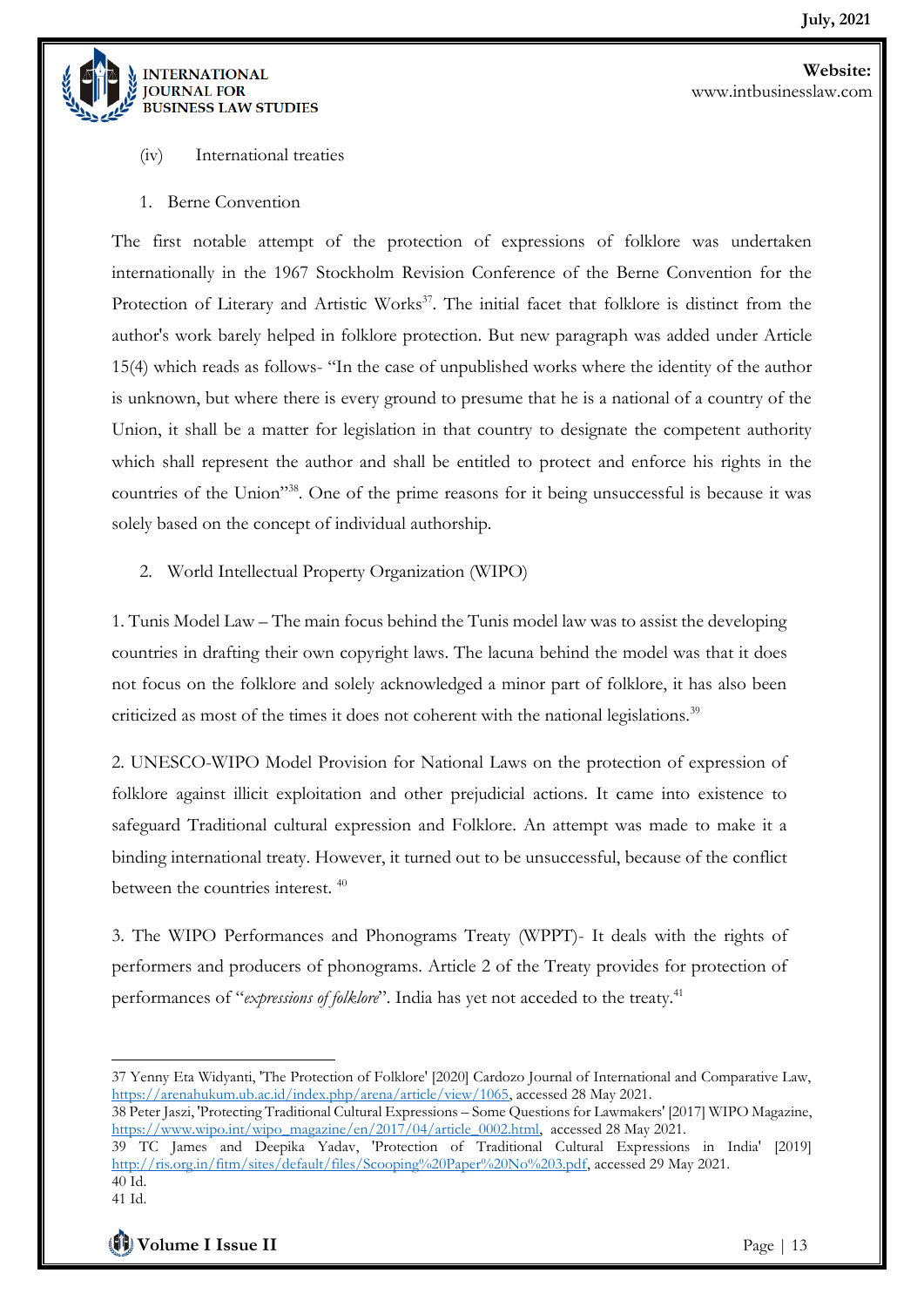

4.The UNESCO/WIPO World Forum on Protection of Folklore- It recommended a plan of action for conducting regional consultations for paving a way for a sui generis law.<sup> $4243$ </sup>

5. WIPO's Intergovernmental Committee on Intellectual Property and Genetic Resources, Traditional Knowledge and Folklore (IGC)- The aim was to discuss IP-related issues pertaining to TK, TCEs and GR. It also acts as a forum for cases of alleged misappropriation. <sup>4445</sup>

6. The United Nations Declaration on the Rights of Indigenous Peoples (UNDRIP)- It was adopted in light of the dynamic nature of the international legal provisions and their impacts on TK and the rights of indigenous people attached to it.<sup>46</sup>

## **Protection of Traditional Folklore in different countries**

#### **(I) Ghana**

Ghana has one of the world's most restrictive laws on folklore; its protection and restrictive use. The copyright act of Ghana defines folklore as "the literary, artistic and scientific expression belonging to the cultural heritage of Ghana which are created, preserved and developed by ethnic communities of Ghana or by an unidentified Ghanaian author." <sup>47</sup> These rights are deemed to exist in perpetuity. Section 4 of the acts also suggested that the folklore will never fall within the ambit of public domain and cannot be used for "reproduction, any communication to the public by performance or broadcast or any other means, and adaptation or translations or any other transformation."<sup>48</sup>

<sup>42</sup> Id.

<sup>43</sup> Sean A. Pager, 'Folklore 2.0: Preservation Through Innovation', [https://core.ac.uk/download/pdf/228469674.pdf,](https://core.ac.uk/download/pdf/228469674.pdf) accessed 28 May 2021

<sup>44</sup> TC James and Deepika Yadav, 'Protection of Traditional Cultural Expressions in India' [2019] (FITM) Forum on Indian Traditional Medicine, [http://ris.org.in/fitm/sites/default/files/Scooping%20Paper%20No%203.pdf,](http://ris.org.in/fitm/sites/default/files/Scooping%20Paper%20No%203.pdf) accessed 29 May 2021.

<sup>45</sup> 'Intellectual Property and Genetic Resources, Traditional Knowledge and Traditional Cultural Expressions', [https://www.wipo.int/edocs/pubdocs/en/wipo\\_pub\\_933\\_2020.pdf,](https://www.wipo.int/edocs/pubdocs/en/wipo_pub_933_2020.pdf) accessed 29 May 2021. 46 Id.

<sup>47</sup> Stephen Collins 'Ghana's Copyright Law for Folklore Hampers Cultural Growth' [2019] The Wire, [https://thewire.in/world/ghanas-copyright-law-for-folklore-hampers-cultural-growth,](https://thewire.in/world/ghanas-copyright-law-for-folklore-hampers-cultural-growth) accessed 29 May 2021. 48 Id.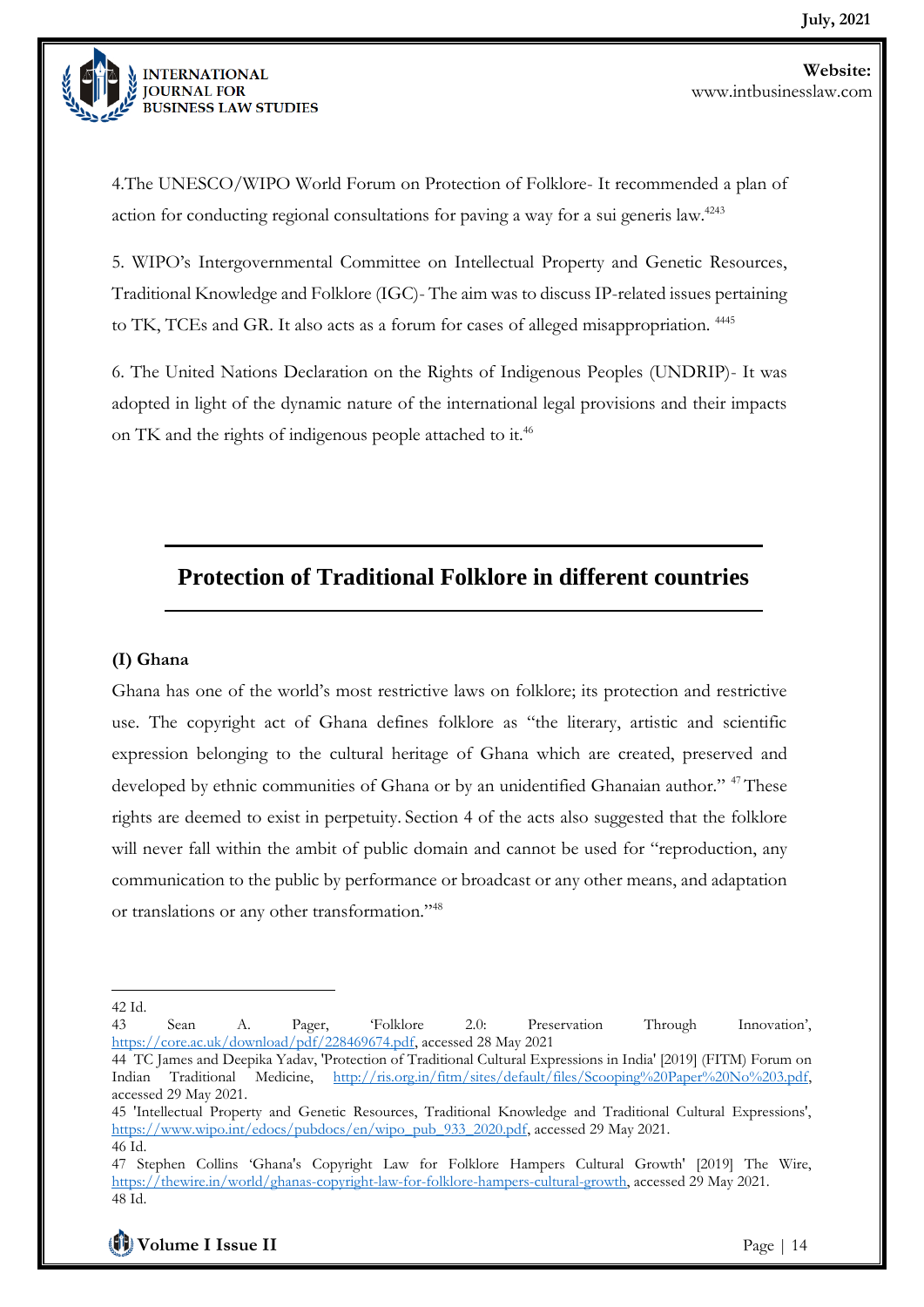

### **(II) China**

China does not possess a separate law to protect TCEs. It relies on the Copyright Law to protect TCEs and derivative works<sup>49</sup>. China also directs that copyright protection measures for folklore works will be separately provided by the State Council, but such measures have not been promulgated so far. <sup>50</sup>

#### **(III) Thailand & South Africa**

The TCEs in Thailand are protected by IPR laws. However, according to the Department of Intellectual Property, a sui generis law bill to protect TCE's is under process**. <sup>51</sup>** South Africa has also tabled a Traditional Knowledge Bill, for providing sui generis intellectual property approach for protection of different aspects of TK. In the bill, definition of TCEs includes language, music or different forms of expressions, which have become inherent part of the traditional and the indigenous community. <sup>52</sup>

#### **(IV) Philippines**

Philippines has a specific law for the protection of TCE's. The Act is known as the Indigenous Peoples Rights Act of 1997 (IPRA) enacted by the Senate and the Congress of the Republic of the Philippines on July 28, 1997. The Basic aim of the Act is to recognize, protect and promote the rights of Indigenous Cultural Communities (ICCs)/Indigenous Peoples (IPs), creating a National Commission on Indigenous People (NCIP) and establishing an implementing mechanism. <sup>53</sup>

**Volume I Issue II** Page | 15

<sup>49</sup> TC James and Deepika Yadav, 'Protection of Traditional Cultural Expressions in India' [2019] [http://ris.org.in/fitm/sites/default/files/Scooping%20Paper%20No%203.pdf,](http://ris.org.in/fitm/sites/default/files/Scooping%20Paper%20No%203.pdf) accessed 29 May 2021.

<sup>50</sup> Qi Lei, 'A Brief Discussion on Copyright Protection for Folklore Works—Bai Guangcheng V. Beijing Daoxiangcun Foodstuff Co., Ltd.' [2021] IP China Intellectual Property, [http://www.chinaipmagazine.com/en/journal](http://www.chinaipmagazine.com/en/journal-show.asp?id=752)[show.asp?id=752,](http://www.chinaipmagazine.com/en/journal-show.asp?id=752) accessed 29 May 2021.

<sup>51</sup> TC James and Deepika Yadav, 'Protection of Traditional Cultural Expressions in India' [2019] (FITM) Forum on Indian Traditional Medicine, [http://ris.org.in/fitm/sites/default/files/Scooping%20Paper%20No%203.pdf,](http://ris.org.in/fitm/sites/default/files/Scooping%20Paper%20No%203.pdf) accessed 29 May 2021.

<sup>52</sup> Id.

<sup>53</sup> P.V. Valsala G. Kutty, 'National Experiences with The Protection of Expressions of Folklore/ Traditional Cultural Expressions', [https://www.wipo.int/edocs/pubdocs/en/tk/912/wipo\\_pub\\_912.pdf,](https://www.wipo.int/edocs/pubdocs/en/tk/912/wipo_pub_912.pdf) accessed 29 May 2021.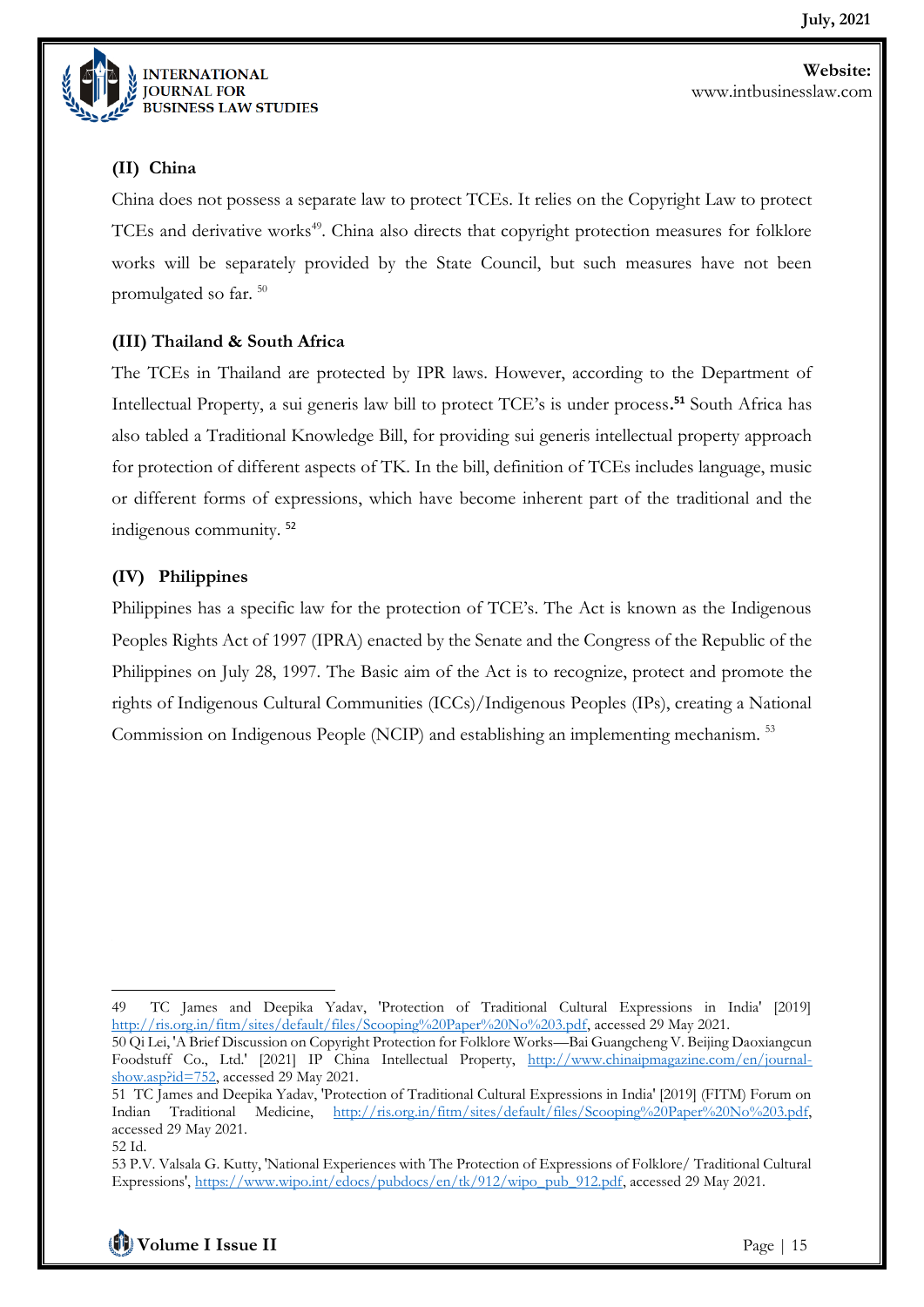

## **Suggestions**

**(I) Sui Generis:** Conventional IP system is not sufficient to cater to the wide and unique nature of Traditional Cultural Expression, thus making it important to have a Sui generis measure to protect the TCEs. Sui Generis Measures are specialized, which exclusively aims at addressing the peculiarities of TCEs.

It can mold itself to accommodate the special character if needed. In addition to this, it would also provide a positive protection of traditional cultural expression so that the communities feel empowered to promote, share, control their knowledge and expressions. It will also limit the third party in claiming the rights over the TCEs and can act as a defensive protection.

**(II) International Protection is needed:** The impact of national and regional laws in order to protect the traditional cultural expressions are very confined, as its scope is limited to only that particular country in which the laws have been enacted; and does not extend to the other countries where such legislation does not exist. The only way to extend its scope of protection is either by an agreement between the countries having common intention towards protection of the traditional cultural expression or having an international law protecting it.

Having a strong international agreement would protect the unauthorized use of traditional cultural expression in international levels and also protect it from false IP claims by third parties, most importantly it will provide a protection beyond national borders and promote international cooperation among the countries. Implementation or establishment of an international regime for safeguarding needs careful curation of defined objectives and policies and a solid foundation to develop an effective safeguarding system. It should also provide national flexibility to some extent so that it is easy for a nation to implement it.

**(III) Public awareness and education:** It is essential to promote indigenous art and culture to the public, so that they are aware of the traditional cultural expressions. Educational programs should also be conducted for indigenous community, in order for them to get acquainted and understand the rights and remedies available to protect their cultural heritage.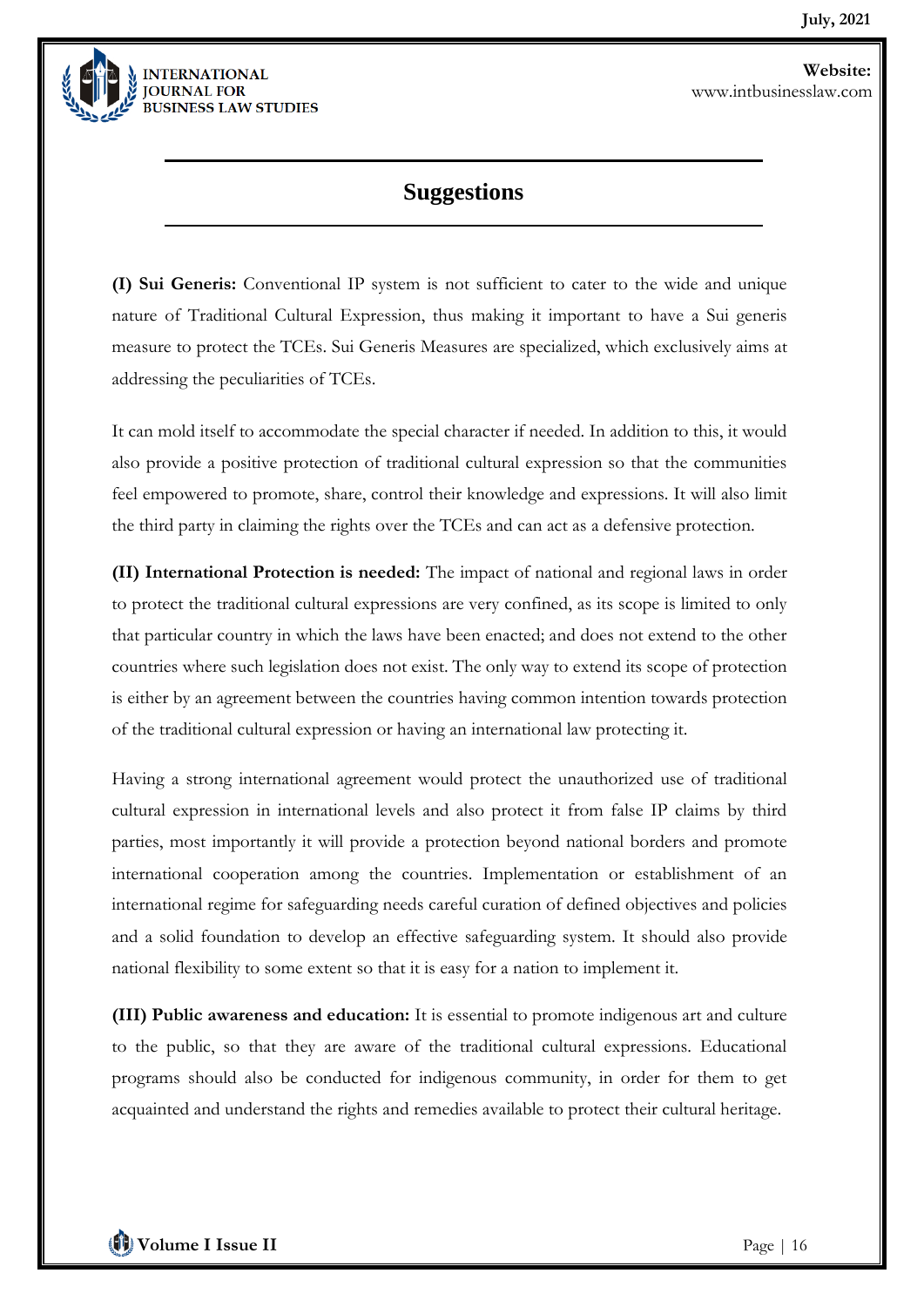

It is of utmost importance that indigenous tribes whose rights are being violated, get acknowledgment and benefit arising out of their works. One of the major lacunae in this case is the pre- requisite condition for patents and the cost of registration and maintenance of patent also serve as an underlying problem for indigenous community; as most of the TCE holders do not have ready access to technologies like internet which makes them aware of the current scenario and the exploitation. Hence, it is important to educate them about the same through programs.

**(IV) Need of Legislation Action:** Although India has taken effective steps to promote and protect traditional cultural expression there is still a lacuna which is prevalent. Hence there is a dire need to reinforce legislation and refine existing folklore laws, else any efforts to protect the traditional cultural expression goes in vain. Moral rights can be given to the indigenous community for better protection. Effective and efficient implementation and enforcement of TCE can only be achieved when there are stringent laws to protect them, in addition to this levying of heavy compensation and harsher punishment can also be adopted in order to protect the same.